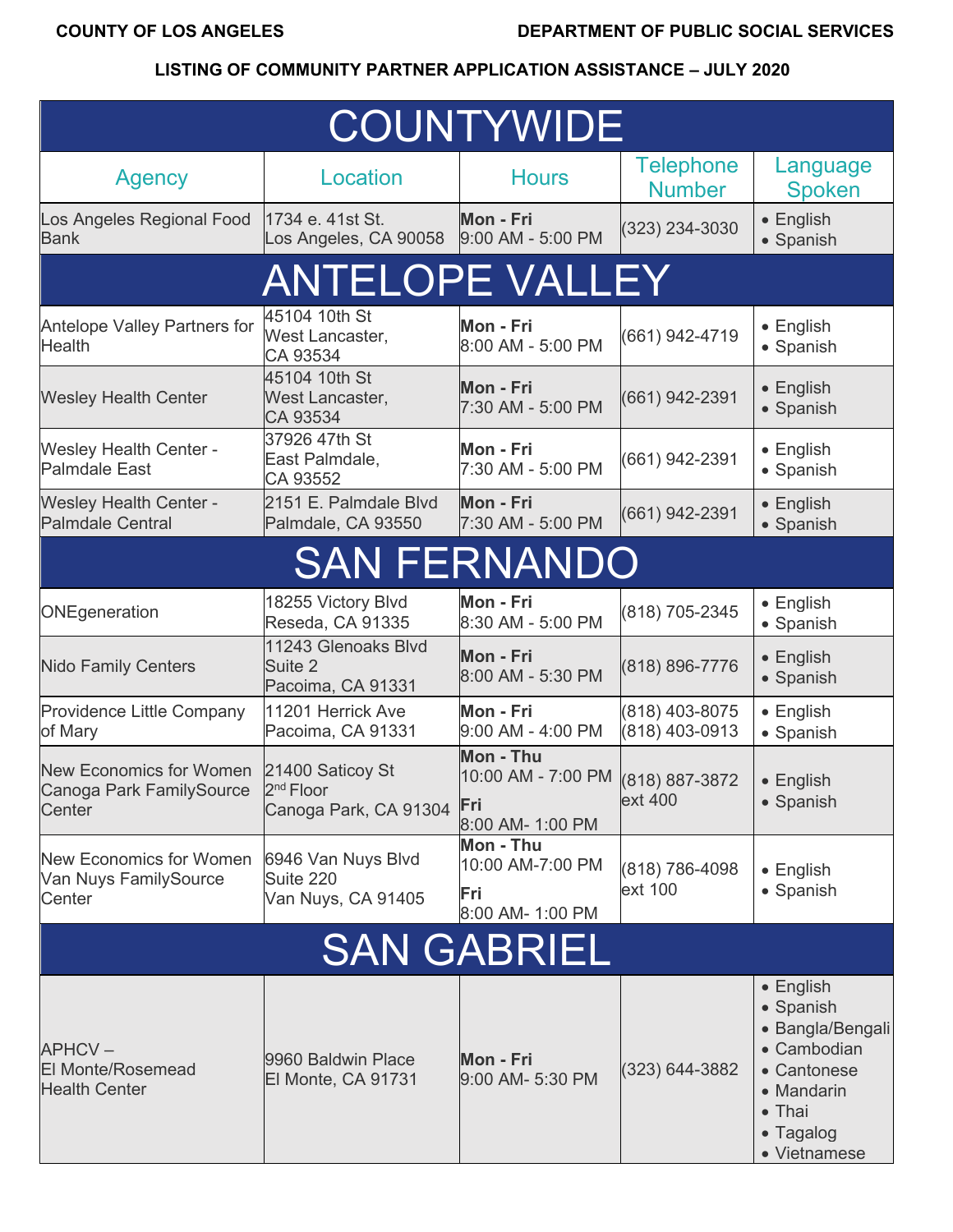| Beta Program Center                               | 209 W. Pearl St<br>Pomona, CA 91768                       | Mon - Thu<br>9:00 AM- 3:00 PM                                            | (909) 622-3806                   | $\bullet$ English<br>• Spanish                                                                                                                                                             |
|---------------------------------------------------|-----------------------------------------------------------|--------------------------------------------------------------------------|----------------------------------|--------------------------------------------------------------------------------------------------------------------------------------------------------------------------------------------|
| <b>Wesley Health Center -</b><br>Hacienda Heights | 15898 Gale Ave<br>Hacienda Heights,<br>CA 91745           | <b>Mon - Sat</b><br>8:00 AM- 5:00 PM                                     | (866) 733-5924                   | • English<br>• Spanish                                                                                                                                                                     |
| <b>Wesley Health Center -</b><br>Pasadena         | 1845 N. Fair Oaks Ave<br>Suite G151<br>Pasadena, CA 91103 | Mon - Wed, Fri<br>8:00 AM- 5:00 PM<br><b>Thu</b><br>8:00 AM- 2:00 PM     | (866) 733-5924                   | $\bullet$ English<br>• Spanish                                                                                                                                                             |
|                                                   |                                                           | <b>METRO</b>                                                             |                                  |                                                                                                                                                                                            |
| <b>APLA Health</b>                                | 611 S. Kingsley Dr<br>Los Angeles, CA 90005               | Mon - Fri<br>8:00 AM- 4:30 PM                                            | $(213)$ 201-1615                 | • English<br>• Spanish                                                                                                                                                                     |
| <b>St. Louise Resource</b><br><b>Services</b>     | 8535 Florence Ave<br>Suite 100<br>Downey, CA 90240        | Mon - Fri<br>8:30 AM- 5:00 PM<br><b>Sat</b> - Call for an<br>appointment | (844) 245-1900<br>(424) 220-6645 | • English<br>• Spanish<br>• Provide<br>Language Line<br>Solutions                                                                                                                          |
| <b>APHCV- Los Feliz Health</b><br>Center          | 1530 Hillhurst Ave<br>Los Angeles, CA 90027               | Mon - Fri<br>9:00 AM- 5:00 PM                                            | (323) 644-3882                   | • English<br>• Spanish<br>• Bangla/Bengali<br>• Cambodian<br>• Cantonese<br>• Mandarin<br>• Thai<br>• Tagalog<br>• Vietnamese<br>• Mandarin<br>$\bullet$ Thai<br>• Tagalog<br>• Vietnamese |
| <b>APHCV- Belmont Health</b><br>Center            | 180 Union Place<br>Los Angeles, CA 90026                  | Mon - Fri<br>9:00 AM- 4:30 PM                                            | (323) 644-3882                   | • English<br>• Spanish<br>• Bangla/Bengali<br>• Cambodian<br>• Cantonese<br>• Mandarin<br>• Thai<br>• Tagalog<br>• Vietnamese                                                              |
| <b>Chinatown Service Center</b>                   | 767 N. Hill St<br>Suite 400<br>Los Angeles, CA 90012      | Mon - Fri<br>9:00 AM- 5:00 PM                                            | (213) 808-1700                   | • English<br>• Cantonese<br>• Mandarin                                                                                                                                                     |
| <b>QueenCare Health Centers</b>                   | 4816 E 3rd St<br>Los Angeles, CA 90022                    | Mon - Fri<br>8:00 AM- 5:00 PM<br><b>Sat</b><br>8:00 AM- 1:00 PM          | (323) 780-4510                   | • English<br>• Spanish<br>• Interpretation<br>services<br>available for<br>other<br>languages                                                                                              |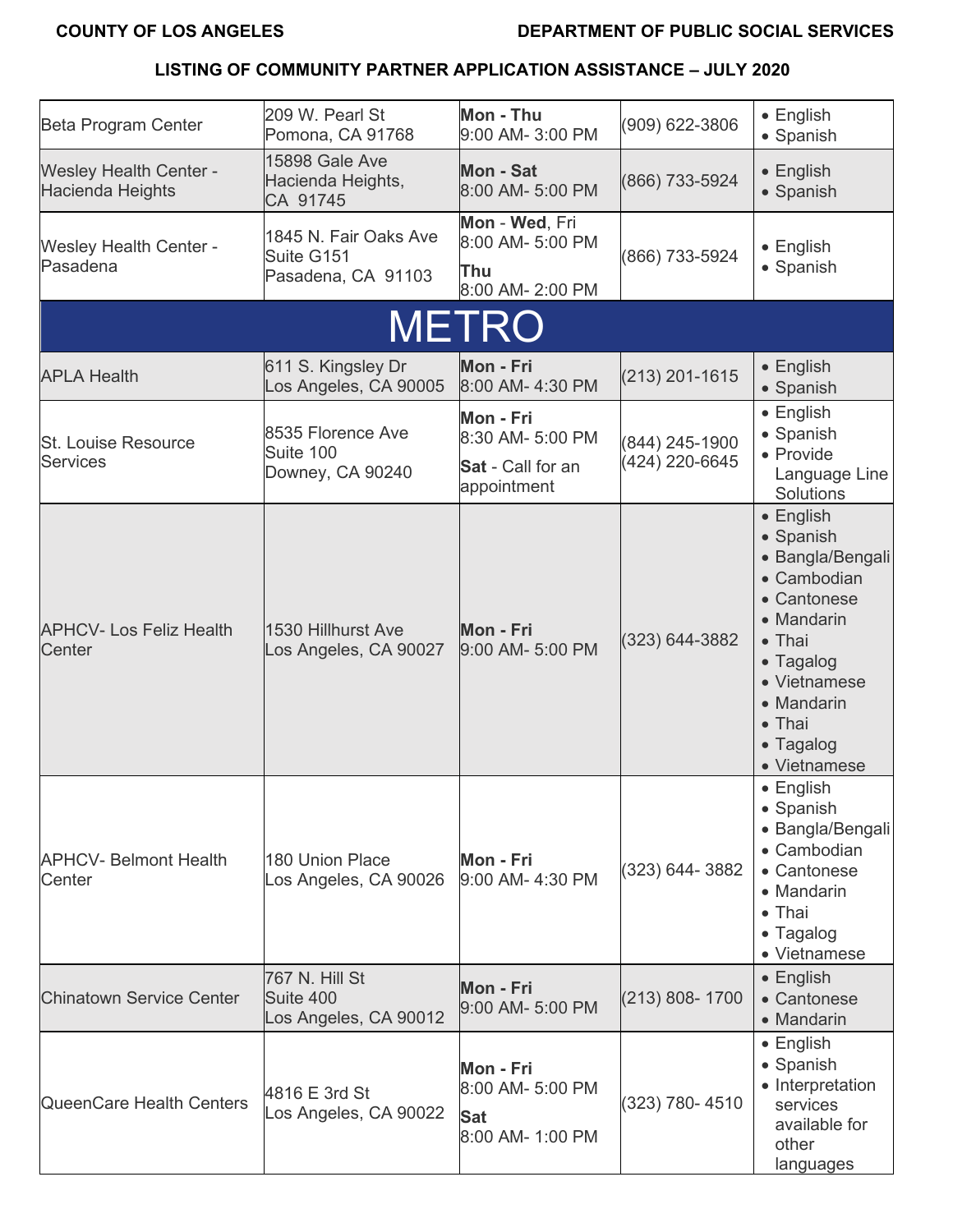| <b>National Health Foundation</b>                                       | 515 S. Figueroa St<br><b>Suite 1300</b><br>Los Angeles, CA 90071 | Mon - Fri<br>9:00 AM- 5:00 P.M                                           | (213) 538-0797                    | $\bullet$ English<br>• Spanish<br>• French                                |
|-------------------------------------------------------------------------|------------------------------------------------------------------|--------------------------------------------------------------------------|-----------------------------------|---------------------------------------------------------------------------|
| 1736 Family Crisis Center<br><b>FamilySource Center</b>                 | 2116 Arlington Ave<br>Suite 200<br>Los Angeles, CA 90018         | Mon - Fri<br>8:00 AM- 4:30 PM                                            | (323) 737-3900<br>ext. 244        | $\bullet$ English<br>• Spanish                                            |
| 1736 Family Crisis Center<br>FamilySource Center -<br><b>Satellite</b>  | 5213 W. Pico Blvd<br>Los Angeles, CA 90018                       | Mon - Fri<br>8:00 AM- 5:00 PM                                            | (323) 904-3832<br>ext. 211        | $\bullet$ English<br>• Spanish                                            |
| Central Neighborhood Health 2707 Central Ave<br>Foundation              | Los Angeles, CA 90011                                            | Mon - Fri<br>8:30 AM- 4:30 PM                                            | (323) 234-5000                    | • English<br>• Spanish                                                    |
| <b>Eisner Health</b>                                                    | 1530 S. Olive St<br>Los Angeles, CA 90015                        | Mon - Fri<br>8:00 AM- 4:00 PM<br><b>Sat</b><br>8:00 AM- 3:00 PM          | (213) 342-3358                    | $\bullet$ English<br>• Spanish                                            |
| <b>Maternal and Child Health</b><br><b>Access</b>                       | 1111 W. 6th St<br>4th Floor<br>Los Angeles, CA 90017             | Mon - Fri<br>9:00 AM- 5:00 PM                                            | (213) 749-4261                    | $\bullet$ English<br>• Spanish                                            |
| <b>El Centro del Pueblo</b>                                             | 1824 W. Sunset Blvd<br>Los Angeles, CA 90026                     | Mon - Fri<br>9:30 AM- 5:00 PM                                            | (213) 483- 6335                   | • English<br>• Spanish                                                    |
| Wesley Health Center - East 954 Vermont Ave<br>Hollywood                | Los Angeles, CA 90029                                            | Mon - Thu<br>8:00 AM- 7:00 PM<br>Fri<br>8:00 AM- 5:00 PM                 | (866) 733- 5924                   | • English<br>• Spanish                                                    |
| Center for Community Health 522 San Pedro St                            | Los Angeles, CA 90013                                            | Mon, Thu, Fri<br>7:00 AM- 6:00 PM                                        | (213) 486-4050<br>(866) 733- 5924 | • English<br>• Spanish                                                    |
|                                                                         |                                                                  | WEST                                                                     |                                   |                                                                           |
| Providence St. John's Health 2121 Santa Monica Blvd Mon - Fri<br>Center | Santa Monica, CA 90404 9:00 AM- 4:00 PM                          |                                                                          | (888) 432- 5464                   | $\bullet$ English<br>• Spanish                                            |
|                                                                         |                                                                  | SOUTH                                                                    |                                   |                                                                           |
| <b>St. Louise Resource</b><br>Services                                  | 8535 Florence Ave<br>Suite 100<br>Downey, CA 90240               | Mon - Fri<br>8:30 AM- 5:00 PM<br><b>Sat</b> - Call for an<br>appointment | (844) 245-1900<br>(424) 220-6645  | $\bullet$ English<br>• Spanish<br>• Provide<br>Language Line<br>Solutions |
| The Children's Collective,<br>Inc.                                      | 8616 La Tijera Blvd<br>Suite 100<br>Los Angeles, CA 90045        | Mon - Fri<br>8:30 AM- 5:00 PM<br><b>Sat</b> - Call for an<br>appointment | (323) 789-4717                    | $\bullet$ English<br>• Spanish                                            |
| National Health Foundation                                              | 515 S. Figueroa St<br><b>Suite 1300</b><br>Los Angeles, CA 90071 | Mon - Fri<br>9:00 AM- 5:00 PM                                            | (213) 538-0797                    | $\bullet$ English<br>• Spanish<br>• French                                |
| Southside Coalition of<br><b>Community Health Centers</b>               | 3655 S. Grand Ave<br>Suite 260<br>Los Angeles, CA 90007          | Mon - Fri<br>8:00 AM- 5:00 PM                                            | (213) 741-0821                    | $\bullet$ English<br>• Spanish                                            |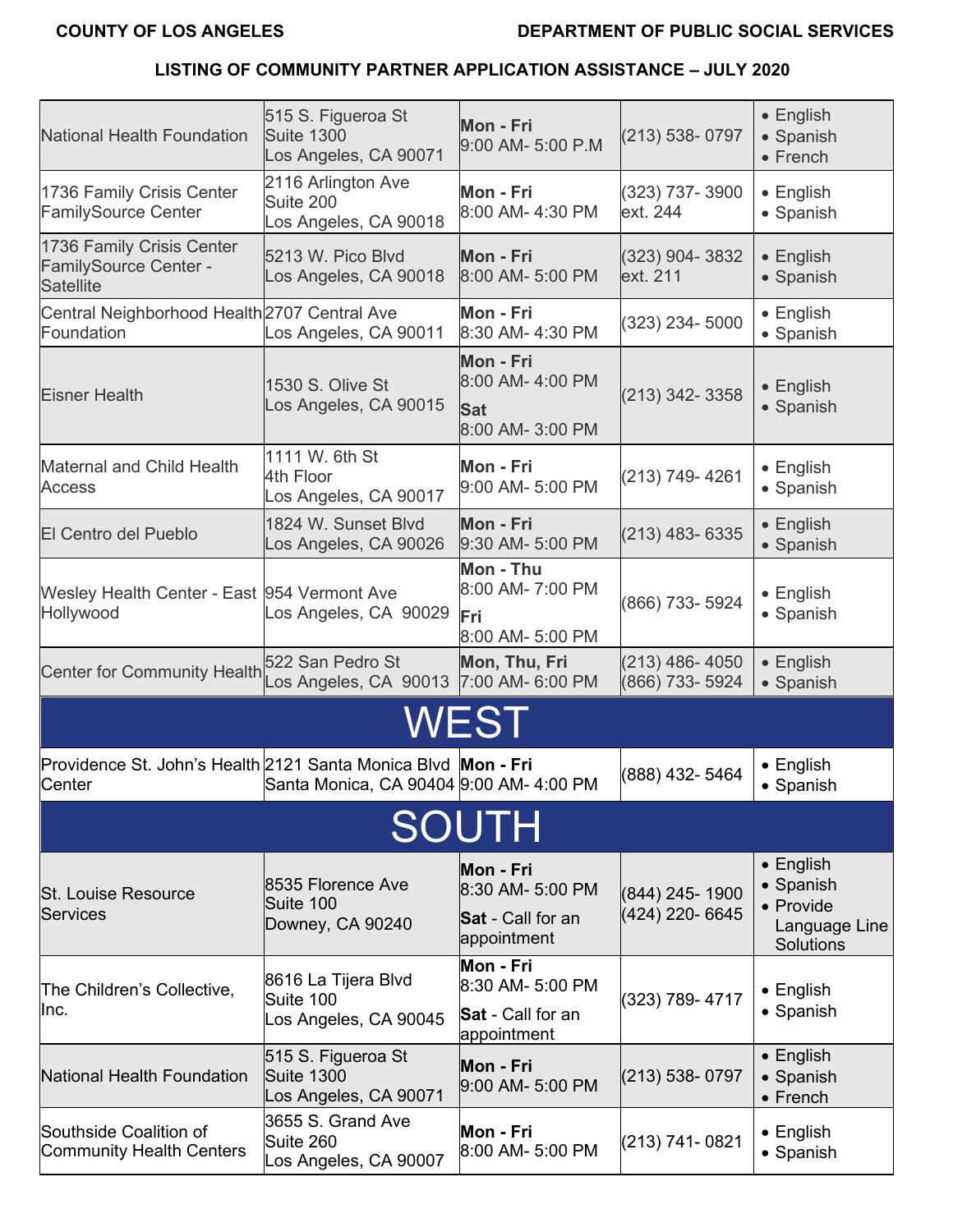| St. Francis Medical Center of 3630 E. Imperial Hwy<br>Lynwood Foundation | Lynwood, CA 90262                                               | Mon - Fri<br>8:00 AM- 4:30 PM                                            | (310) 900-7444                   | • English<br>• Spanish                                                    |
|--------------------------------------------------------------------------|-----------------------------------------------------------------|--------------------------------------------------------------------------|----------------------------------|---------------------------------------------------------------------------|
| St. Margaret's Center                                                    | 10217 Inglewood Ave<br>Lennox, CA 90304                         | <b>Wed</b><br>8:30 AM- 5:00 PM                                           | (310) 672-2208                   | $\bullet$ English<br>• Spanish                                            |
| <b>Watts Health Care Center</b>                                          | 10300 Compton Ave<br>Los Angeles, CA 90002                      | Mon - Fri<br>8:00 AM- 5:00 PM                                            | $(323) 564 - 4331$               | • English<br>• Spanish                                                    |
|                                                                          |                                                                 | <b>EAST</b>                                                              |                                  |                                                                           |
| City of Pico Rivera Senior<br>Center                                     | 9200 Mines Ave<br>Pico Rivera, CA 90660                         | Mon - Fri<br>8:00 AM- 5:00 PM                                            | (562) 948-4844                   | • English<br>• Spanish                                                    |
| <b>St. Louise Resource</b><br><b>Services</b>                            | 8535 Florence Ave<br>Suite 100<br>Downey, CA 90240              | Mon - Fri<br>8:00 AM- 5:00 PM<br><b>Sat</b> - Call for an<br>appointment | (844) 245-1900<br>(424) 220-6645 | $\bullet$ English<br>• Spanish<br>• Provide<br>Language Line<br>Solutions |
| <b>Mexican American</b><br><b>Opportunity Foundation</b>                 | 401 N. Garfield Ave<br>Montebello, CA 90640                     | Mon - Fri<br>9:00 AM- 5:00 PM                                            | (323) 890-9600                   | $\bullet$ English<br>• Spanish                                            |
| El Centro de Ayuda                                                       | 2130 E. 1 <sup>st</sup> St., Suite 110<br>Los Angeles, CA 90033 | Tue<br>8:30 AM- 3:30 PM                                                  | $(323)$ 526-9301                 | • English<br>· Spanish                                                    |
| <b>Wesley Health Center</b><br>- Lynwood North                           | 3591 E. Imperial<br><b>Highway</b><br>Lynwood, CA 90262         | <b>Mon</b><br>8:00 AM- 6:00 PM<br>Tue - Sat<br>8:00 AM- 5:00 PM          | (866) 733- 5924                  | $\bullet$ English<br>• Spanish                                            |
| <b>Wesley Health Center</b><br><b>Bellflower</b>                         | 14371 Clark Ave<br>Bellflower, CA 90706                         | Mon - Wed<br>8:00 AM- 7:00 PM<br>Thu - Fri<br>8:00 AM- 5:00 PM           | (866) 733- 5924                  | • English<br>• Spanish                                                    |
| <b>Wesley Health Center</b><br>- Downey                                  | 8530 Firestone Blvd<br>Downey, CA 90241                         | Mon - Fri<br>8:00 AM- 5:00 PM                                            | (866) 733- 5924                  | $\bullet$ English<br>• Spanish                                            |
| <b>Wesley Health Center</b><br><b>Bell Gardens</b>                       | 6912 Ajax Ave<br>Bell Gardens, CA 90201                         | Mon - Fri<br>7:00 AM- 5:00 PM<br><b>Sat</b><br>8:00 AM- 5:00 P.M         | (866) 733- 5924                  | • English<br>• Spanish                                                    |
| <b>Wesley Health Centers</b><br>- Norwalk                                | 12360 Firestone Blvd<br>Norwalk, CA 90650                       | Mon, Wed, Thu<br>8:00 AM- 7:00 P.M<br>Tue, Fri, Sat<br>8:00 AM- 5:00 P.M | (866) 733- 5924                  | $\bullet$ English<br>• Spanish                                            |
| <b>Wesley Health Center</b><br>Whittier                                  | 10750 Laurel Ave<br>Whittier, CA 90605                          | Mon, Wed, Fri<br>8:00 AM- 5:00 PM                                        | (866) 733- 5924                  | $\bullet$ English<br>• Spanish                                            |
| <b>Wesley Health Center</b><br>- Lynwood Middle School                   | 12124 Bullis Road<br>Lynwood, CA 90262                          | Thu, Fri<br>8:00 AM- 5:00 PM                                             | (866) 733- 5924                  | $\bullet$ English<br>• Spanish                                            |
| <b>Wesley Health Center</b><br><b>Hawaiian Gardens</b>                   | 21409 Elaine Ave<br>Hawaiian Gardens,<br>CA 90716               | Mon, Wed<br>8:00 AM- 5:00 PM                                             | (866) 733- 5924                  | $\bullet$ English<br>• Spanish                                            |